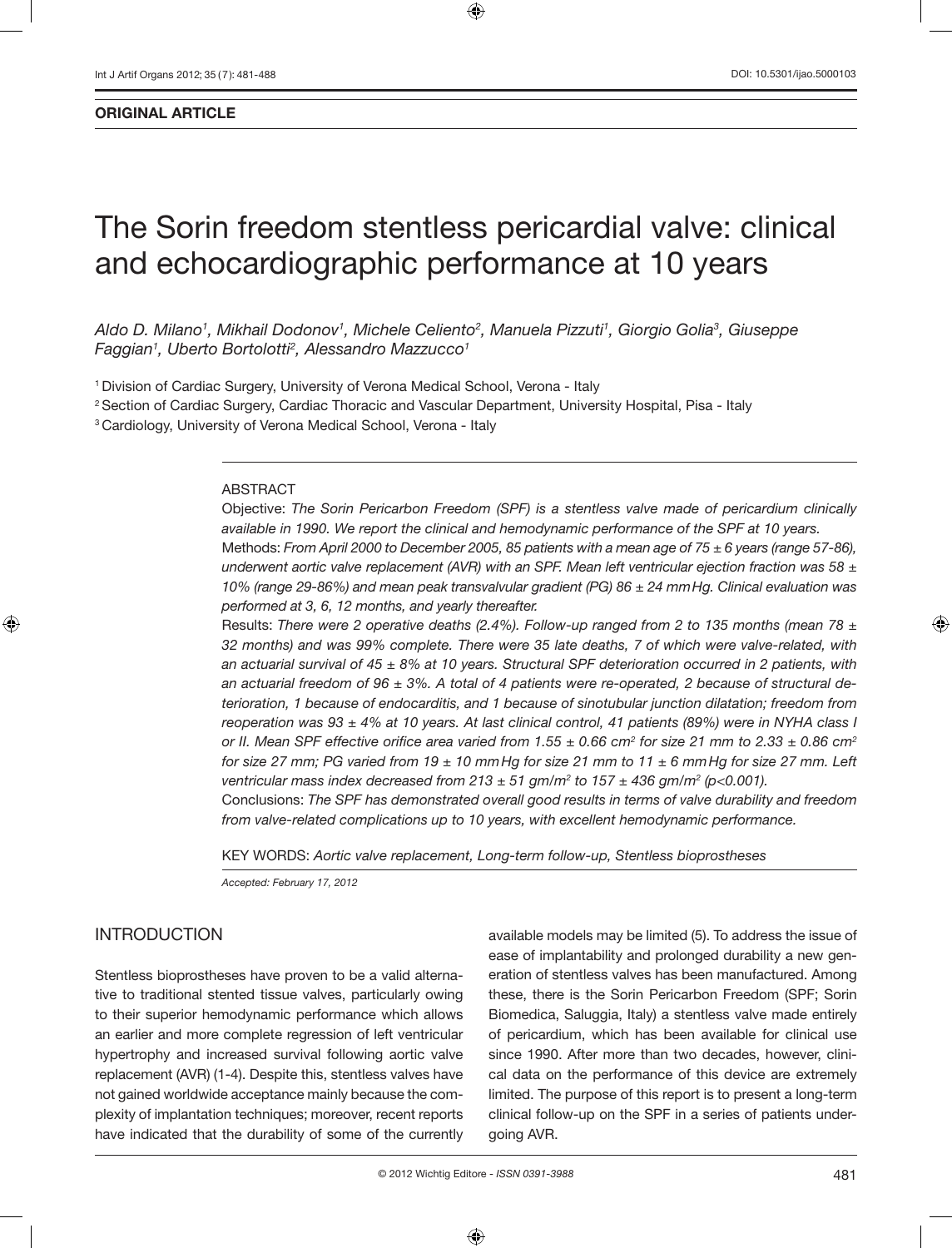## MATERIALS AND METHODS

After obtaining approval from the Ethics Committee of both hospitals, a retrospective study was carried out on patients having AVR with an SPF at the departments of cardiac surgery of the university hospitals of Verona and Pisa, Italy. A total of 85 patients, operated on from April 2000 to December 2005, form the basis of this report.

## *Clinical data*

Preoperative clinical data are summarized in Table I. Preoperative mean functional class, according to the New York Heart Association (NYHA) classification, was  $2.5 \pm 0.7$ , peak transvalvular gradient (PG) was  $86 \pm 24$  mm Hg, mean gradient (MG)  $57 \pm 14$  mm Hg, aortic valve area 0.62  $\pm$  0.20 cm<sup>2</sup>, indexed aortic valve area  $0.38 \pm 011$  cm<sup>2</sup>/m<sup>2</sup> (mean body surface area of 1.73  $\pm$  0.16 m<sup>2</sup>), mean left ventricular (LV) ejection fraction was  $58 \pm 10\%$  (range 29-86%), and mean LV mass index  $213 \pm 51$  gm/m<sup>2</sup>.

## *SPF characteristics*

The SPF is a stentless bioprosthesis made of 2 sheets of bovine peiricardium sutured together with no fabric reinforcement. The pericardium is treated with glutaraldehyde and then submitted to a detoxification process with homocysteic acid to neutralize the residues of unbound aldehyde groups left after the fixation process. The valve is then stored in a aldehyde-free solution without the need for rinsing prior to implant (6).

## *Surgical technique*

All patients were operated through a standard sternotomic incision, with moderate systemic hypothermia. Antegrade cold blood cardioplegia was administered in the aortic root or into the coronary ostia in case of aortic valve incompetence. Topical cooling with iced saline was used throughout each procedure. Associated procedures such as distal coronary anastomoses in case of myocardial revascularization were performed prior to AVR. The aortic valve was approached through a transverse aortotomy approximately 2 to 3 cm above the coronary ostia. It was excised and the annulus was carefully debrided of calcium infiltrates, when needed, paying attention not to cause any annular disruption. The annulus was then sized and the largest

## Gender Male 23 (27%) Female 62 (73%) Age (years) Mean  $(\pm SD)$  76  $\pm 6$ >80 22 (12%) Rhythm Sinus 72 (85%) AF 10 (11.5%) PM 3 (3.5%) NYHA class  $1$  6 (7%)  $11$  37 (44%) III 24 (28%)  $IV$  18 (21%) Valvular lesion Pure or prevalent stenosis 79 (93%) Pure or prevalent incompetence 6 (7%) Etiology Calcific degeneration 79 (82%) Valve prolapse 4 (5%) Rheumatic 2 (3%) Prosthesis size 21 mm 15 (18%) 23 mm 43 (51%)

**TABLE I -** SUMMARY OF PATIENT CHARACTERISTICS AND

STUDY DATA

| $23 \text{ mm}$               | 43 (51%) |
|-------------------------------|----------|
| $25 \text{ mm}$               | 16 (19%) |
| $27 \text{ mm}$               | 3(3%)    |
| Associated procedures         |          |
| CABG                          | 11 (13%) |
| Ascending aorta replacement   | 1(1%)    |
| Enlargement of aortic annulus | 1(1%)    |
| Other                         | 3(3.5%)  |

 $AVR =$  aortic valve replacement;  $AF =$  atrial fibrillation;  $CABG =$  coronary artery bypass grafting; NYHA = New York Heart Association; PM = pacemaker.

size that would fit the annulus was chosen. According to the preference of each surgeon, the SPF were implanted either with interrupted 4/0 sutures of Ethibond (Ethicon Inc., St-Stevens-Woluwe, Belgium) or with 3 continuous sutures of 3/0 polypropylene to secure the inflow pericardial rim, after the valve had been inverted into the LV. The valve was then pulled out and the outflow pericardial rim was always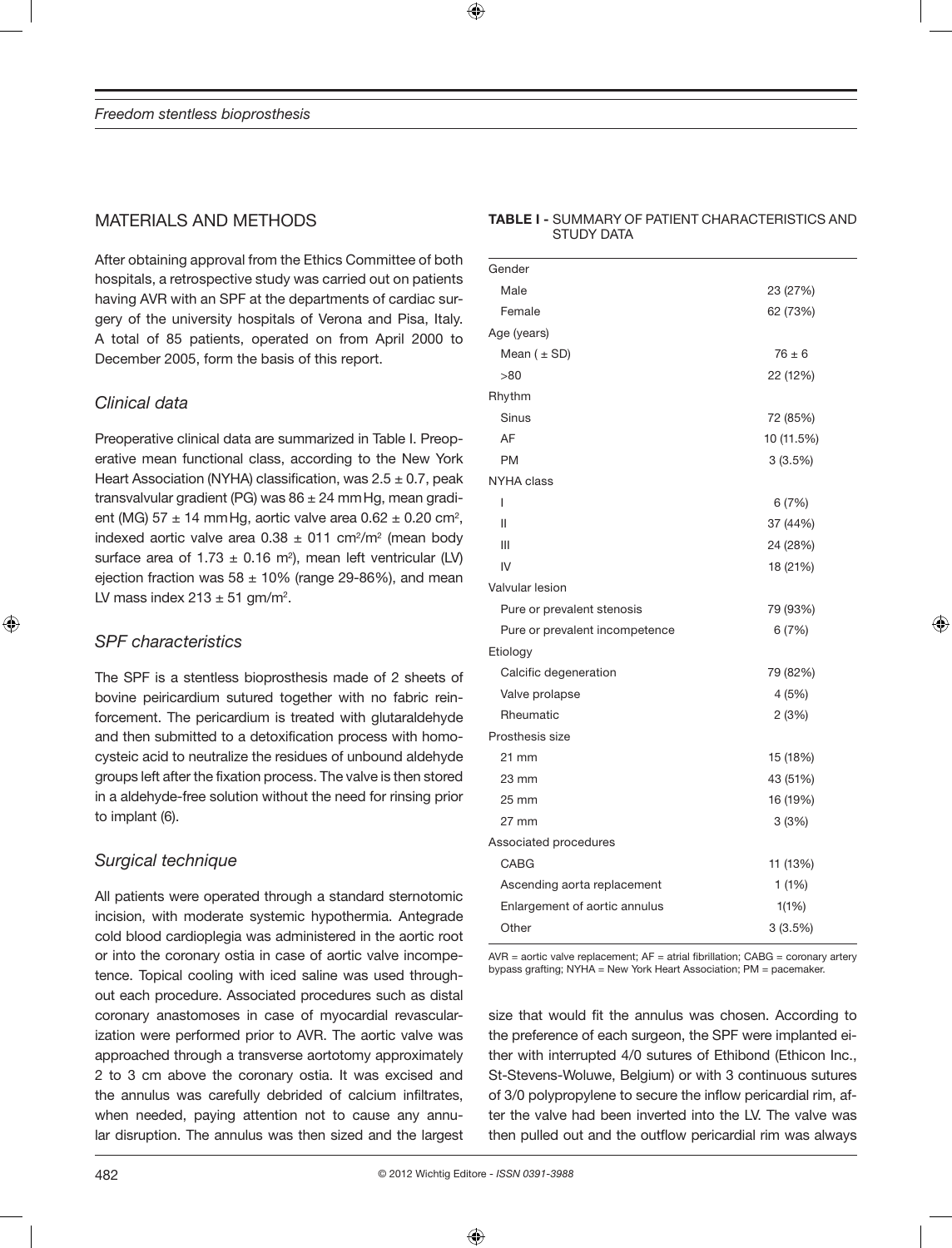sutured in the supraannular position with 3 continuous sutures of 4/0 polypropylene (7-10). Care was always taken to avoid prosthesis distortion in the event of unequal sinuses of Valsalva (11). Associated surgical procedures were performed in 17 patients (20%): of these, 11 patients had concomitant myocardial revascularization, 1 replacement of the ascending aorta, and 1 enlargement of the aortic annulus. Mean duration of cardiopulmonary bypass was  $110 \pm 26$ minutes and mean duration of aortic cross clamp time was 89 ± 23 minutes. Prosthetic sizes implanted were as follows: 21 mm in 15 patients (18%), 23 mm in 43 (51%), 25 mm in 16 (19%), 27 mm in 8 (9%) and 29 mm in 3 (3%).

#### *Postoperative management*

Following AVR, all patients were given subcutaneous heparin followed by oral anticoagulants on postoperative day 1 or after extubation. Heparin was suspended when a target INR of 2.0 to 3.0 was reached. Oral anticoagulants were usually suspended after the first 3 postoperative months and replaced with antiplatelet drugs. Anticoagulation was maintained only in the presence of risk factors for thromboembolic complications such as chronic AF. After discharge, all patients were entered in a follow-up program for heart valve recipients, which includes control visits at 1, 3, 6, and 12 months, and yearly thereafter. A control transthoracic 2D echo-Doppler study was obtained at discharge and further controls then planned every 6 or 12 months. Clinical and echocardiographic follow-up aimed to verify patient status, occurrence of postoperative complications, and to assess SPF and LV performance. For patients who failed to come to the outpatient clinic, information was gathered from relatives or referring physicians. Incidence and types of postoperative complications were evaluated in compliance with recently revised guidelines (12). Follow-up ranged from 2 to 135 months (mean follow-up of  $78 \pm 32$  months) with a cumulative duration of 6698 patient/years (pt/yrs). One patient could not be traced, yielding a 99% complete follow-up.

### *Statistical analysis*

Data are presented as mean  $\pm$  standard deviation and as simple percentages. Overall survival and freedom from valverelated complications were determined by Kaplan-Meier actuarial analysis and expressed as percentage of patients who were event free  $\pm$  standard error. The linearized rate of postoperative complications was expressed as %pt/yrs  $\pm$ 

standard error. Student's *t* test or Wilcoxon test for continuous data and  $X^2$  or Fisher's test for discrete variables were used, as appropriate. Statistical analyses were performed using SPSS version 16.0.1 (SPSS Inc, Chicago, IL, USA).

## **RESULTS**

## *Mortality and survival*

There were 2 hospital deaths with a 2.4% mortality. One patient died of low output syndrome and multiorgan failure, and 1 of perioperative myocardial infarction. There were 35 late deaths (42%) because of neoplasms in 13 patients, stroke in 4, senectus in 6, respiratory failure in 3, myocardial infarction in 2, endocarditis in 2, pulmonary embolism in 1, trauma in 1, bowel ischemia in 1, and rupture of an abdominal aneurysm in 1, while 1 died of unknown causes; 19 of the late deaths (54%) occurred in patients >80 years of age. Seven late deaths were considered to be valve-related with a linearized incidence of  $0.10 \pm 0.04$  %pt/yrs; they were due to stroke in 4, endocarditis in 2 and unknown causes in 1. At 10 years actuarial survival is  $45 \pm 8\%$  (Fig. 1) and actuarial freedom from valve-related deaths is  $90 \pm 4\%$  (Fig. 2). Out of 46 current survivors 40 (87%) are in NYHA class I or II, while 5 are in class III with a mean NYHA class of  $1.7 \pm 0.7$ .

## *Postoperative complications (Tab. II)*

Thromboembolic episodes occurred in 5 patients with a linearized incidence of  $0.07 \pm 0.03$  %pt/yrs; of these 4 were fatal while 1 patient sustained a major cerebral embolism. All embolic episodes occurred in patients >85 years of age; 2 of them were on oral anticoagulants because of AF, 3 were in sinus rhythm, but 1 of them had had a transient ischemic attack preoperatively. Actuarial freedom from thromboembolism is  $92 \pm 4\%$  at 10 years (Fig. 3).

Hemorrhagic complications were observed in 3 patients with an incidence of  $0.04 \pm 0.03$  %pt/yrs. Two patients on anticoagulants because of AF had minor episodes treated medically; one had a hemorrhagic pericardial effusion after 3 months requiring pericardial drainage; actuarial freedom from hemorrhages at 10 years is  $96 \pm 2\%$ .

Prosthetic endocarditis occurred in 4 patients, with an incidence of  $0.06 \pm 0.03$  %pt/yrs; 2 patients were successfully treated medically, 1 died at reoperation, and 1 died without reoperation due to sepsis and cardiac failure. Actuarial freedom from endocarditis is  $95 \pm 2\%$  at 10 years.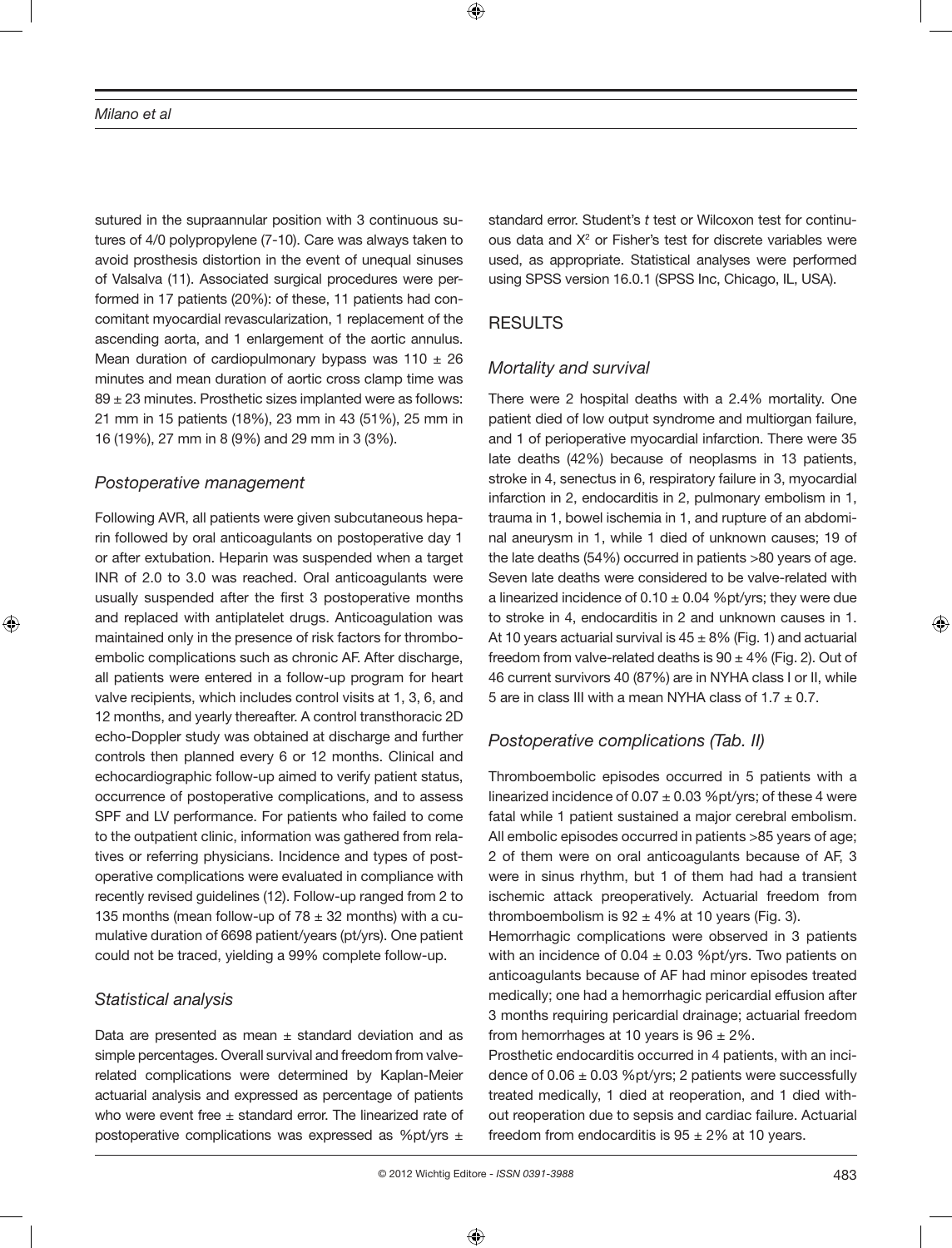



**Fig. 1 -** *Actuarial survival at 10 years.* **Fig. 2 -** *Actuarial freedom from valve-related mortality and valverelated complications.*

| <b>TABLE II -</b> ACTUARIAL AND LINEARIZED RATES OF MAJOR POSTOPERATIVE COMPLICATIONS |  |  |  |  |
|---------------------------------------------------------------------------------------|--|--|--|--|
|                                                                                       |  |  |  |  |

| Complication                     | No. | Linearized incidence<br>(%pt/yrs) | Actuarial freedom<br>$% \pm SE$ |            |
|----------------------------------|-----|-----------------------------------|---------------------------------|------------|
|                                  |     |                                   | 5 years                         | 10 years   |
| Late deaths                      | 35  |                                   | $76 \pm 5$                      | $45 \pm 8$ |
| Prosthesis-related deaths        | 7   | $0.10 \pm 0.04$                   | $92 \pm 3$                      | $90 \pm 4$ |
| Thromboembolism                  | 5   | $0.07 \pm 0.03$                   | $96 \pm 2$                      | $92 \pm 4$ |
| - major                          | 1   | $0.01 \pm 0.01$                   | ٠                               | ۰          |
| - fatal                          | 4   | $0.06 \pm 0.03$                   | $\overline{a}$                  | -          |
| Hemorrhages                      | 3   | $0.04 \pm 0.03$                   | $99 \pm 1$                      | $96 \pm 2$ |
| Endocarditis                     | 4   | $0.06 \pm 0.03$                   | $95 \pm 2$                      | $95 \pm 2$ |
| Structural failure               | 2   | $0.03 \pm 0.02$                   | 100                             | $96 \pm 3$ |
| Reoperation                      | 4   | $0.06 \pm 0.03$                   | $97 \pm 2$                      | $93 \pm 4$ |
| Prosthesis-related complications | 15  | $0.19 \pm 0.05$                   | $86 \pm 4$                      | $82 \pm 5$ |

%pt/yrs = Percent per patient years; SE = standard error.

Structural deterioration of the SPF was observed in 2 patients, with a linearized incidence of  $0.03 \pm 0.02$  %pt/yrs. An 82-year-old female was re-operated 6 years after AVR because of SPF incompetence due to a commissural tear with minimal calcification. A 74-year-old female was reoperated after 5 years at another hospital because of SPF dysfunction; although details of the operative findings are not available, it is known that both patients survived reoperation. Actuarial freedom from structural valve deterioration is  $96 \pm 3\%$  at 10 years (Fig. 4).

Four patients required reoperation: 2 were reoperated due to structural valve deterioration, 1 due to endocarditis, and 1 due to non-structural valve deterioration. All patients underwent successful reoperation except the one with endocarditis. Actuarial freedom from reoperation is  $93 \pm 4\%$  at 10 years.

Including late deaths, valve-related events occurred in 13 patients: thromboembolism in 5, reoperation in 4, endocarditis in 3, and death for unknown causes in 1, with a linearized incidence of  $0.19 \pm 0.05$  pt/yrs and an actuarial freedom at 10 years of  $82 \pm 5\%$  (Fig. 2).

### *Echocardiographic data*

At last follow-up, echocardiographic controls showed a PG of 18  $\pm$  9 mm Hg, an MG of 9  $\pm$  6 mm Hg, an effective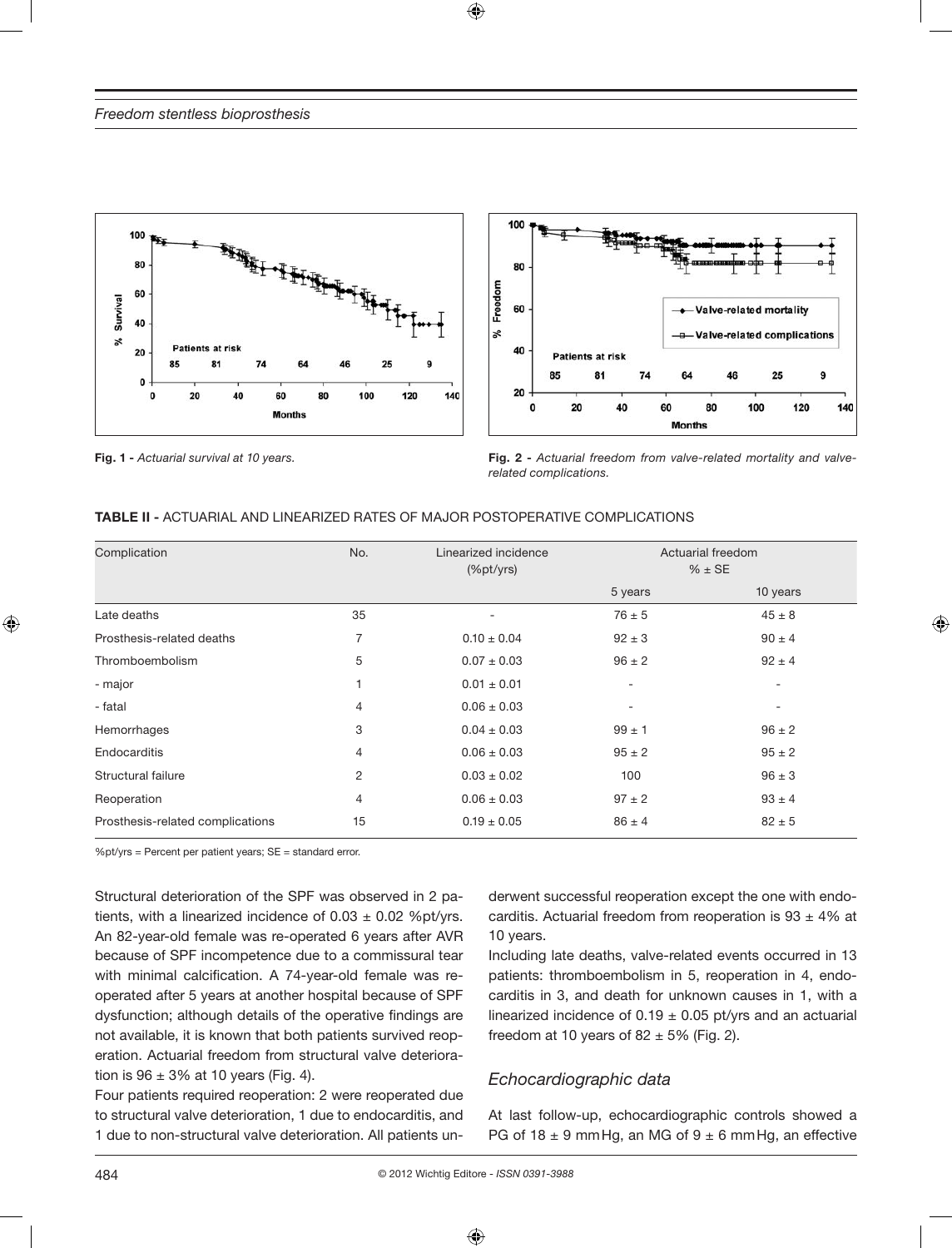

**Fig. 3 -** *Actuarial freedom from thromboembolic complications.*



**Fig. 4 -** *Actuarial freedom from structural valve deterioration (SVD).*

**TABLE III -** ECHOCARDIOGRAPHIC DATA

orifice area (EOA) of  $1.88 \pm 0.63$  cm<sup>2</sup>, an indexed EOA of 1.02  $\pm$  0.47 cm<sup>2</sup>/m<sup>2</sup>, a LV mass index of 157  $\pm$  43 gm/m<sup>2</sup> (p<0.001 when compared to preoperative values) and an LV ejection fraction of 56  $\pm$  15%. Trivial aortic regurgitation was present in 15 patients (3 with a 21 mm SPF, 8 with a 23 mm SPF, 3 with a 25 mm SPF and 1 with a 27 mm SPF) while moderate aortic regurgitation was found in 4 patients (3 with a 23 mm SPF and 1 with a 27 mm SPF). In terms of SPF sizes, echocardiographic data were available in 9 patients with a 21 mm SPF, 33 with a 23 mm SPF, 9 with a 25 mm SPF, and 6 with a 27 mm SPF (Tab. III).

#### **DISCUSSION**

The SPF has been in clinical use for more than 2 decades (13). Despite this history, information of the long-term clinical performance of this device is extremely limited. Nagy et al reported the mid-term results of a series of 101 patients receiving an SPF with a maximum follow-up of 51 months (14). Grubitzsch and associates compared 50 patients with the SPF with 35 patients receiving another stentless valve with a maximum follow-up of 8 months (15). More recently, in a series of 102 patients, Nyawo et al reported an 89% survival, 96% freedom from thromboembolism and no instances of structural failures at 5 years (16). The only long-term follow-up study on the SPF is by D'Onofrio et al, who reported their experience in 130 patients (10). At 7 years they

|                       | $21$ mm                 |                          | $23 \text{ mm}$                |                                 | $25 \, \text{mm}$       |                          | $27 \text{ mm}$         |                          |
|-----------------------|-------------------------|--------------------------|--------------------------------|---------------------------------|-------------------------|--------------------------|-------------------------|--------------------------|
|                       | PRE<br><b>OPERATIVE</b> | Post<br><b>OPERATIVE</b> | <b>PRE</b><br><b>OPERATIVE</b> | <b>Post</b><br><b>OPERATIVE</b> | PRE<br><b>OPERATIVE</b> | Post<br><b>OPERATIVE</b> | PRE<br><b>OPERATIVE</b> | Post<br><b>OPERATIVE</b> |
| LVEF $(% )$           | $64 \pm 10$             | $60 \pm 8$               | $58 \pm 11$                    | $56 \pm 12$                     | $61 \pm 11$             | $58 \pm 10$              | $55 \pm 11$             | $52 \pm 14$              |
| Aortic PG (mm Hg)     | $94 \pm 17$             | $20 \pm 10^{*}$          | $82 \pm 18$                    | $19 \pm 10^{*}$                 | $84 \pm 34$             | $16 \pm 8^*$             | $83 \pm 31$             | $11 \pm 6^*$             |
| Aortic MG (mm Hg)     | $63 \pm 14$             | $11 \pm 7^*$             | $54 \pm 14$                    | $10 \pm 6^*$                    | $55 \pm 24$             | $8 \pm 6^*$              | $56 \pm 27$             | $8 \pm 6^*$              |
| EOAi $\rm (cm^2/m^2)$ | $0.34 \pm 0.10$         | $0.94 \pm 0.12^*$        | $0.37 \pm 0.13$                | $1.11 \pm 0.25^*$               | $0.55 \pm 0.26$         | $1.20 \pm 0.28^*$        | $0.41 \pm 0.24$         | $1.25 \pm 0.20^*$        |
| LVMI $(q/m2)$         | $225 \pm 42$            | $191 \pm 32$ *           | $209 \pm 34$                   | $158 \pm 27$ *                  | $206 \pm 49$            | $135 \pm 37$ *           | $208 \pm 48$            | $126 \pm 26^*$           |

LVFE = left ventricular ejection fraction; Aortic PG = aortic peak gradient; Aortic MG = aortic mean gradient; EOAi = effective orifice area indexed; LVMI = left ventricular mass index ;  $* = p < 0.001$  pre-operative vs. post-operative values.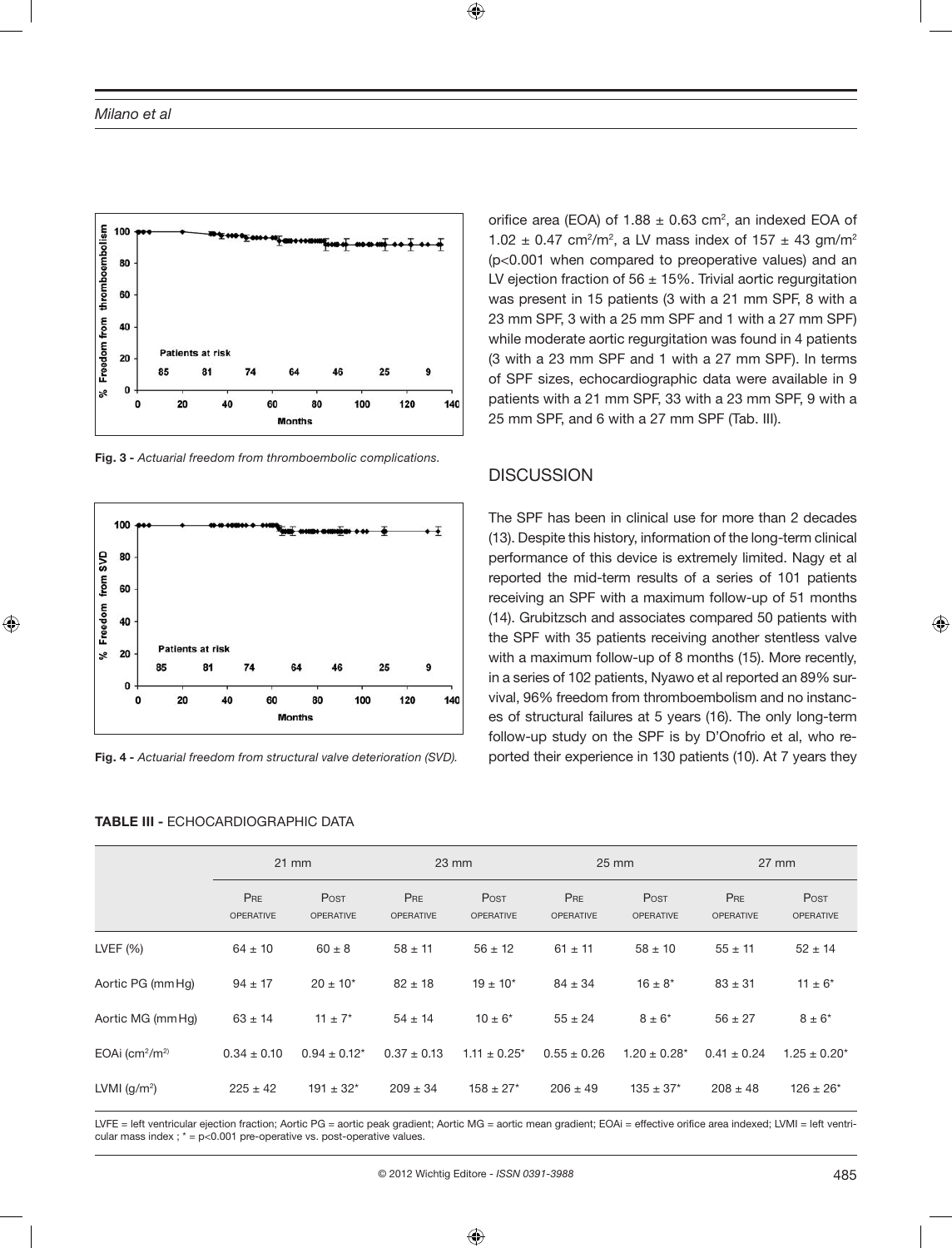observed a 50% survival, 94% freedom from reoperation and 91% freedom from valve-related deaths. In addition, no cases of structural valve deterioration were observed in their study. Our paper thus appears to be the first long-term report on the clinical performance of the SPF with a maximum follow-up of over 11 years. Our results confirm the overall good performance of the SPF, particularly in terms of freedom from valve-related complications. In this respect, the safety of the SPF can also be confirmed by comparison with the rate of valve-related complications reported with other stentless and stented bioprostheses (5, 17-19). However, it is difficult to compare our results with those of previous reports due to the differences in follow-up intervals. Patient survival in our series was similar to that reported by others at 7 years (10). The high mean age of our patients at time of AVR and the fact that over 50% of late deaths occurred in patients 80 years of age or older must be stressed.

There were 5 major thromboembolic episodes, all occurring in patients >85 years of age; however, considering the possibility of concomitant cerebral vascular disease in this very old patient subset, these episodes might have been overestimated since some of the cerebral ischemic events were probably not strictly valve-related. No cases of SPF structural valve deterioration have been so far reported in short- and medium-term studies (10, 14-16). Only one case of SPF failure had been documented previously (20): an 84-year-old female underwent replacement of a severely calcified SPF 6 years after AVR. At reoperation, excision of the SPF cusps left a rigid and diminutive aortic annulus which required an annular enlargement procedure to insert a prosthesis of adequate size (20). In the present series 2 patients underwent reoperation because of SPF failure. In 1 of them, severe valve incompetence was caused by a commissural tear with mild calcification, while in the other, operative details are lacking since reoperation was performed at another hospital. These results seem to confirm that durability of the SPF is satisfactory at 10 years; however, they also indicate that occasionally the SPF can undergo structural changes with a failure mode similar to that reported with traditional porcine or pericardial bioprostheses (21-23).

The SPF has demonstrated excellent hemodynamic performance in our experience as well, confirming results reported by others (7, 8, 10, 24). In our series low gradients and large valvular areas were recorded even in the small sizes. The hemodynamic benefit of the SFS is particularly evident in patients with aortic stenosis in whom significant reduction of LV hypertrophy is demonstrated over time. Interestingly, hemodynamic performance of the SPF does not seem to be influenced by different implantation techniques (8, 14).

Recently, Sorin Biomedica began manufacturing another pericardial stentless valve, the Freedom Solo, which is directly derived from the SPF. The Fredom Solo has the same manufacturing process and tissue treatment, but differs from the SPF in that the external pericardial support has been eliminated, allowing it to be implanted with a single suture line in complete supra-annular position. Early clinical and hemodynamic results with the Solo stentless valve are gratifying but long-term data are not currently available (25). Particularly owing to its ease of implantability, the Solo valve will probably render the SPF obsolete in a short time. However, we believe that continuous and extended follow-up information on the SPF may be helpful to verify durability of this new device.

The Freedom Solo bioprosthesis has been associated with the occurrence of postoperative thrombocytopenia in recent reports (26-28). This problem has never been investigated in patients with an SPF (10, 14-16). Due to the retrospective nature of this paper we were unable to verify occurrence of platelet count reduction in all our patients. In a small subset, too limited to gain statistical significance, however, we were able to confirm that postoperative thrombocytopenia is present in SPF patients, with a behavior similar to that in patients with the Freedom Solo bioprosthesis (27). Reduction of platelets, to values <150,000/µl, occurs on the first postoperative day, continues throughout the postoperative period, and does not completely normalize at discharge. These observations seem to support the theory that the peculiar tissue treatment of the Solo and the SPF might play an important role in causing thrombocytopenia after AVR (26, 28).

The major limitations of our study are its retrospective design and the limited number of patients. Echocardiographic evaluation of LV mass in retrospective studies may be another limitation, since analysis is performed by different operators. Nevertheless, we believe that an accurate follow-up, which was 99% complete, has provided meaningful data for assessing the long-term performance of the SPF. Furthermore, we are also confident that the information provided by this study can be used as a valid reference point for comparison with the new generation of pericardial stentless devices used for AVR, either with standard tech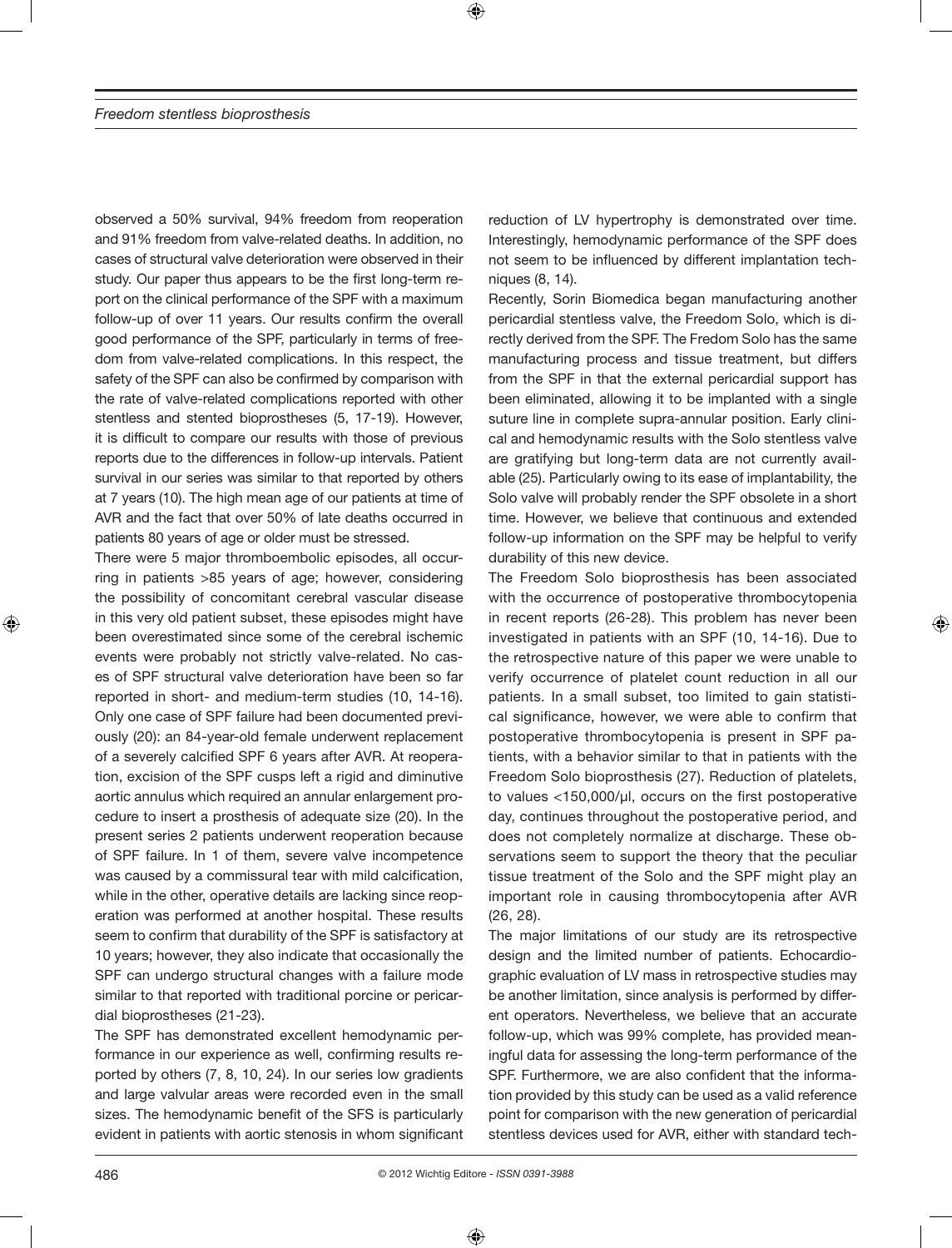niques or through transfemoral or transapical approaches. In conclusion, a 10-year follow-up of patients receiving an SPF indicates that this bioprosthesis has satisfactory clinical results with an overall low rate of major complications. Based on its excellent hemodynamic performance, we can confirm that the SPF may be especially indicated in elderly patients requiring AVR for severe aortic stenosis.

#### **Conflict of Interest Statement:** None to declare.

Address for correspondence: Aldo D. Milano, MD, PhD Division of Cardiac Surgery University of Verona Piazzale Stefani 1 37126 Verona, Italy e-mail: aldo.milano@univr.it

## **REFERENCES**

- 1. David TE, Pollick C, Bos J. Aortic valve replacement with stentless porcine aortic bioprosthesis. J Thorac Cardiovasc Surg. 1990;99(1):113-118.
- 2. Del Rizzo DF, Goldman BS, Christakis GT, David TE. Hemodynamic benefits of the Toronto stentless valve. J Thorac Cardiovasc Surg. 1996;112(6):1431-1446.
- 3. Walther T, Falk V, Langebartels G, et al. Prospectively randomized evaluation of stentless versus conventional biological aortic valves: impact on early regression of left ventricular hypertrophy. Circulation. 1999;100(19 Suppl):II6-II10.
- 4. Borger MA, Carson SM, Ivanov J, et al. Strentless aortic valves are hemodynamically superior to stented valves during mid-term follow-up. A large retrospective study. Ann Thorac Surg. 2005;80(6):2180-2185.
- 5. David TE, Feindel CM, Bos J, Ivanov J, Armstrong S. Aortic valve replacement with Toronto SPV bioprosthesis: optimal patient survival but suboptimal valve durability. J Thorac Cardiovasc Surg. 2008;135(1):19-24.
- 6. Stacchino C, Bona G, Rinaldi S, Vallana F. Design and performance characteristics of the Pericarbon stentless valve. J Heart Valve Dis. 1995;4(Suppl 1):S102-S105.
- 7. Westaby S, Jin XY, Vaccari G, Katsumata T. The Sorin stentless pericardial valve: implant technique and hemodynamic profile. Semin Thorac Cardiovasc Surg. 1999;11(4):62-68.
- 8. Beholz S, Grubitzsch H, Dushe S, Liu J, Dohmen PM, Konertz W. Impact of implantation technique on hemodynamic results of the Pericarbon Freedom stentless valve. Thorac Cardiovasc Surg. 2005;53(4):212-216.
- 9. Beholz S, Dushe S, Konertz W. Continuous suture technique for Freedom stentless valve: reduced crossclamp time. Asian Cardiovasc Thorac Ann. 2006;14(2):128-133.
- 10. D'Onofrio A, Auriemma S, Magagna P, et al. Aortic valve replacement with the Sorin Pericarbon Freedom stent-

less prosthesis: 7 years' experience in 130 patients. J Thorac Cardiovasc Surg. 2007;134(2):491-495.

- 11. Beholz S, Konertz WF. Avoiding early partial valve thrombosis of the Pericarbon Freedom stentless valve. J Heart Valve Dis. 2007;16(1):91-92.
- 12. Akins CW, Miller DC, Turina MI, et al. Guidelines for reporting mortality and morbidity after cardiac valve interventions. J Thorac Cardiovasc Surg. 2008;135(4):732- 738.
- 13. Repossini A, Kotelnikov I, Bouchikhi R, et al. Singlesuture line placement of a pericardial stentless valve. J Thorac Cardiovasc Surg. 2005;130(5):1265-1269.
- 14. Nagy ZL, Bodi A, Len A, Balogh I, Peterffy A. Three years' experience with the Sorin Pericarbon stentless prosthesis: mid-term results with three different implantation techniques. J Heart Valve Dis. 2005;14(1):72-77.
- 15. Grubitzsch H, Linneweber J, Kossagk C, Sanli E, Beholz S, Konertz WF. Aortic valve replacement with new-generation stentless pericardial valves: short-term clinical and hemodynamic results. J Heart Valve Dis. 2005;14(5):623- 629.
- 16. Nyawo B, Graham R, Hunter S. Aortic valve replacement with the Sorin Pericarbon Freedom stentless valve: fiveyear follow-up. J Heart Valve Dis. 2007;16(1):42-48.
- 17. Yankah C, Pasic M, Musci M, et al. Aortic valve replacement with the Mitroflow pericardial bioprosthesis. J Thorac Cardiovasc Surg. 2008;136(3):688-696.
- 18. Mykén PS, Bech-Hansen O. A 20-year experience of 1712 patients with the Biocor porcine bioprosthesis. J Thorac Cardiovasc Surg. 2009;137(1):76-81.
- 19. Valfrè C, Ius P, Minniti G, et al. The fate of Hancock II porcine valve recipients 25 years after implant. Eur J Cardiothorac Surg. 2010;38(2):141-146.
- 20. Croccia MG, Pratali S, Basso C, et al. Early calcification of a stentless pericardial bioprosthesis in the elderly. J Thorac Cardiovasc Surg. 2009;137(5):1273-1275.
- 21. Milano A, Bortolotti U, Talenti E, et al. Calcific degen-